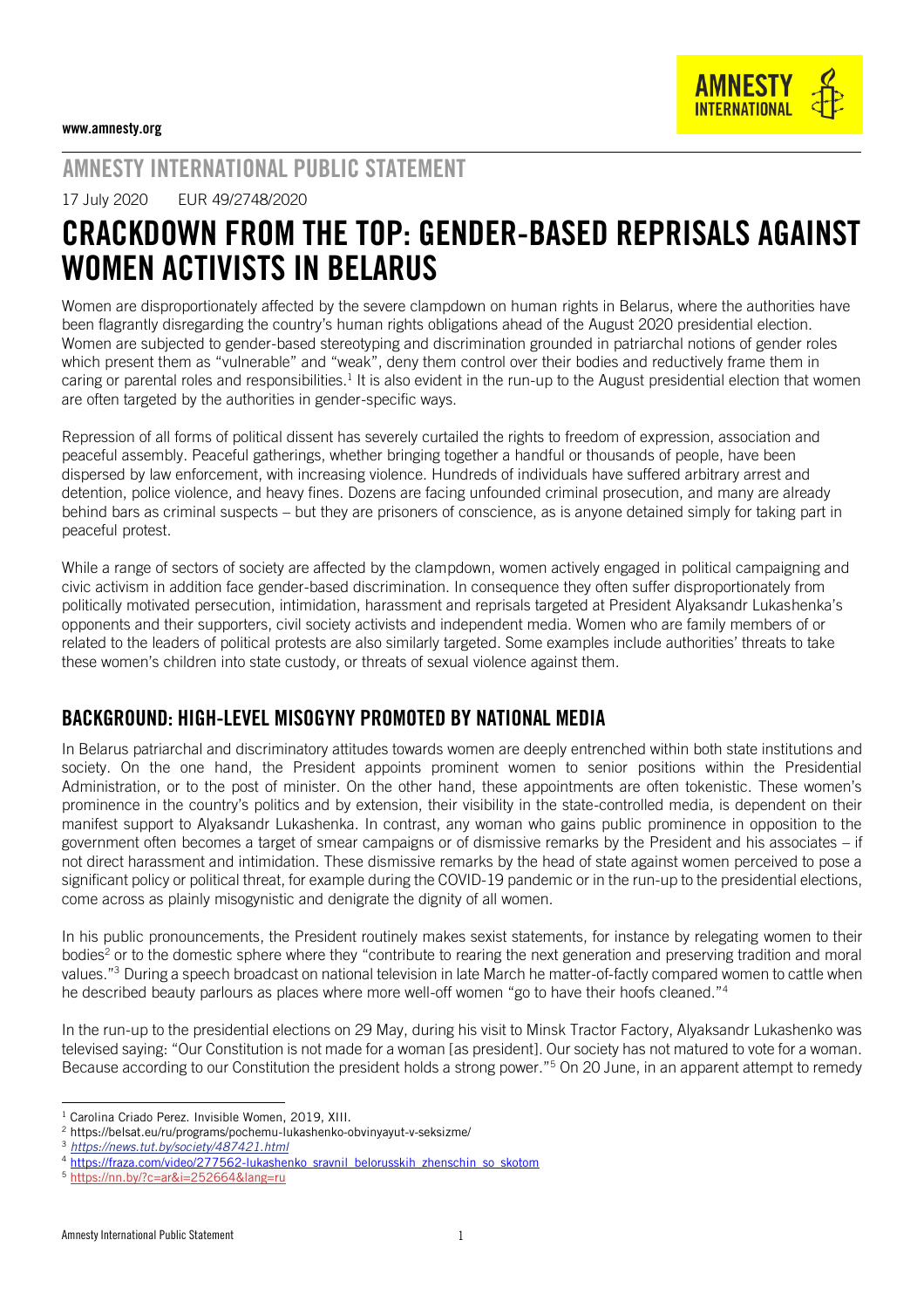the situation, he commented in a national broadcast that his words had been taken out of context and made a further derogatory remark: "Our Constitution is such that even for a man this [presidency] is a heavy burden. And if one placed it on a woman, she would collapse, poor thing."<sup>6</sup>

Against the background of such misogynistic remarks by the head of state, widely broadcast via state-controlled national television, the authorities have engaged in smear campaigns and intimidation of politically active women and women partners of political activists. These attacks have taken different forms, including open or anonymous messages containing threats of sexual violence or severe consequences against family members, in particular threats that the social services may take their children into state custody.

## ANONYMOUS THREAT TO A WOMAN PRESIDENTIAL CANDIDATE

On 16 June, the presidential candidate Svyatlana Tsikhanouskaya reported to independent media outlet TUT.BY that she had received threats from an anonymous man who demanded that she withdraw from the presidential race.<sup>7</sup>

Svyatlana Tsikhanouskaya's husband is the imprisoned political activist and popular blogger Syarhei Tsikhanouski (recognised as a prisoner of conscience by Amnesty International) who intended to run in the presidential election. He was arrested on 6 May before he could register his candidacy and placed in detention to serve a 15-day sentence for participation in a December 2019 peaceful protest. He was briefly released before being re-arrested on 29 May under fabricated criminal charges.<sup>8</sup>

Svyatlana Tsikhanouskaya put forward her candidacy for the elections after his first arrest. She has enjoyed considerable support across the country and collected the over 100,000 signatures required of a self-nominated presidential candidate for official registration. She was in the city of Homel delivering the signatures collected in her support to local election offices when a man whom she did not know called her from a foreign number.<sup>9</sup> Apparently he was aware of her whereabouts and activities and threatened her with arrest and criminal prosecution, and with her children being taken into state custody unless she ended her pre-election trip immediately. Considering that her husband had already been arbitrarily arrested, alongside nine other supporters, the threat sounded plausible. According to Svyatlana Tsikhanouskaya, she saw no point in filing an official complaint about this incident and, given the realistic and egregious nature of the threat concerning her children, she considered quitting the race – but eventually stayed on.

# THREATS TO TAKE CHILDREN INTO STATE CUSTODY

The threat to remove children of women political activists from the family home and place them in state custody is not a new phenomenon in Belarus. Amnesty International has documented such threats, made by officials against politically active women, in the past – for instance, Larysa Schyrakova, an independent journalist from Homel who was targeted in this way in 2017 for covering anti-government protests.<sup>10</sup> While the call received by Svyatlana Tsikhanouskaya was anonymous, the threat of removing children has been used openly by the authorities in the context of the forthcoming presidential elections.

The legal basis for the authorities' threats to take children away is Decree No. 18.<sup>11</sup> The Decree outlines "measures to protect children in disadvantaged families" and provides the authorities with the power to take away a child and place them into state care if the parents, or the single parent "lead an immoral life, which has a harmful effect on a child, if they are chronic alcoholics or drug users, or if they otherwise misbehave and fail in their responsibilities to raise and support their children, which puts children in a socially dangerous situation."<sup>12</sup>

<sup>6</sup> <https://belaruspartisan.by/politic/503958/> an[d https://news.tut.by/economics/689625.html](https://news.tut.by/economics/689625.html)



<sup>7</sup> <https://news.tut.by/elections/688946.html>

<sup>8</sup> See details in[: https://www.amnesty.org/download/Documents/EUR4926202020ENGLISH.pdf](https://www.amnesty.org/download/Documents/EUR4926202020ENGLISH.pdf)

<sup>9</sup> See details in[: https://news.tut.by/elections/688946.html](https://news.tut.by/elections/688946.html)

<sup>10</sup> <https://www.amnesty.org/en/documents/eur49/6024/2017/en/>

<sup>11</sup> [http://www.tammby.narod.ru/belarus/belarus-zakon\\_D18.htm](http://www.tammby.narod.ru/belarus/belarus-zakon_D18.htm)

<sup>&</sup>lt;sup>12</sup> [http://www.tammby.narod.ru/belarus/belarus-zakon\\_D18.htm](http://www.tammby.narod.ru/belarus/belarus-zakon_D18.htm) (Para 1)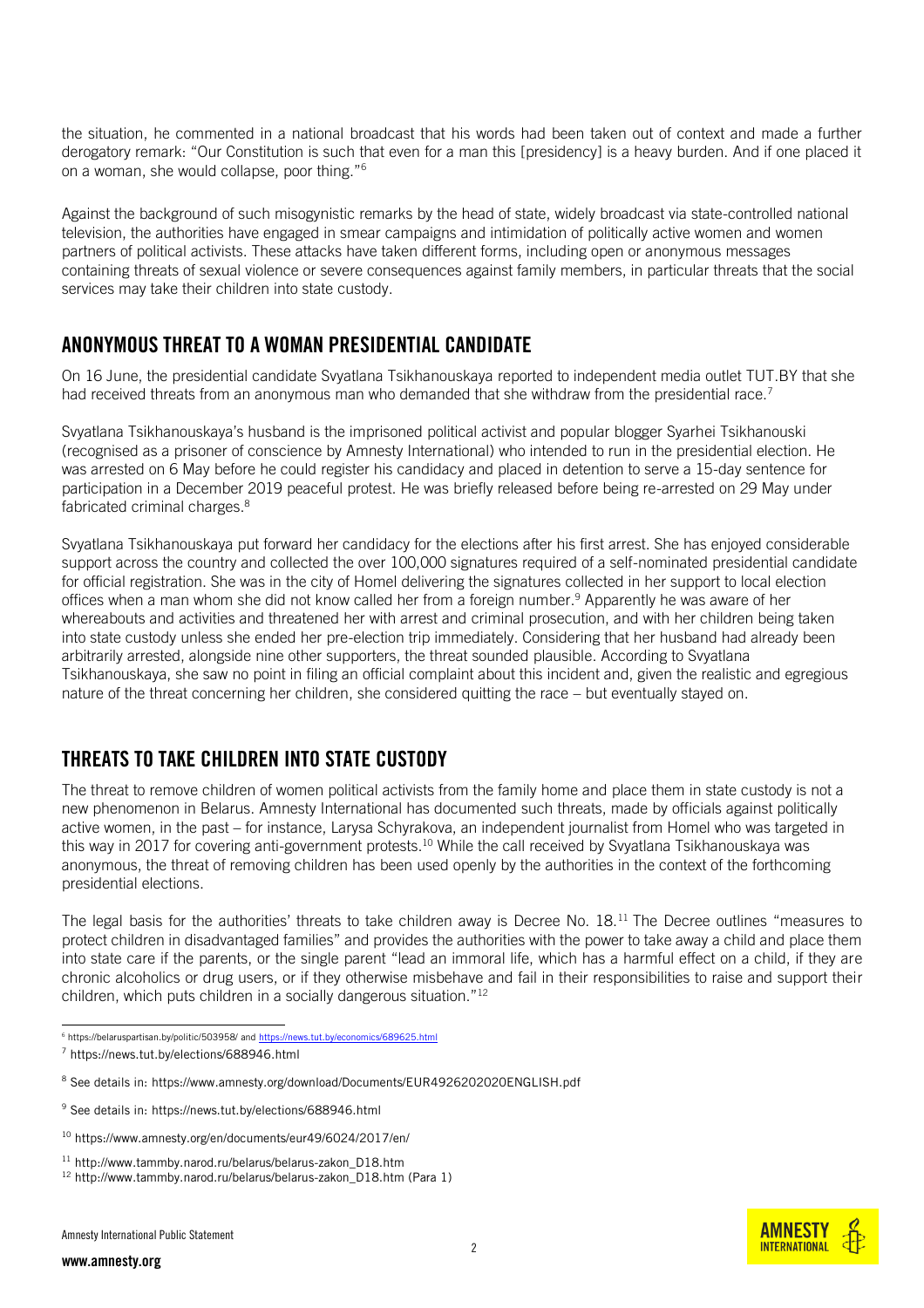There have been numerous reports, as documented by the Belarusian NGO Nash Dom, amongst others, that the Decree has been used to target political activists, particularly women, seeking to deter them from participating in politics or discourage public protest and dissent.

Vitalia Navumik's husband, Uladzimir Navumik, is an activist from Hrodna and a member of Svyatlana Tsikhanouskaya's support team who was arrested in the context of the criminal case against Syarhei Tsikhanouski. According to Vitalia Navumik, on 17 June 2020, after the arrest of her husband, she was visited by the head of the kindergarten attended by their five-year-old daughter, along with two officials from the education authorities. She was told that under the pretext of Decree No. 18 that the visit was to check the living conditions of the child, as follow-up to a report by police who alleged that while searching Uladzimir Navumik's flat they had witnessed poor living conditions. Vitalia Navumik shared her fear of losing her daughter in an interview to Radio Svaboda:

According to the police, our apartment was messy, with cigarette butts and empty alcohol bottles lying around. Except it wasn't true and a video made during the search can prove it. But it was never provided as evidence. Instead they sent an inspection group from the kindergarten and threatened to take away my child.<sup>13</sup>

After the first inspection it was established that there was no reason to remove the child from the family. The threat of it still lingers, Vitalia Navumik explained Amnesty International:

When during the inspection they told me that my daughter could be taken away, I was so horrified that I didn't even know what to say or how to react. I just stood there in front of them, too shocked to talk. But as soon as the inspection group left, I gathered strength and started calling everyone, including journalists. My story became known, it resonated with people and maybe that's why we were eventually left alone. But even now as I'm remembering this, I immediately begin to cry. This fear will never go away. Why did they bring my child into it?

#### MASS ARRESTS AND PENALTIES AGAINST WOMEN PEACEFUL PROTESTERS

Hundreds of peaceful protesters have been arbitrarily detained in the streets of Belarus since protests broke out in opposition to the authorities' reprisals against opposition candidates and their associates. Many have been detained by unidentified men in plain clothes, believed to be police or other security officials. Police have used excessive force in many instances, 14 and many of those detained are women.

The legislation in Belarus which defines penalties for administrative offences, and in particular for taking part in "unauthorised" street gatherings (Article 23.34 of the Code of Administrative Offences), discriminates between men and women with children. According to the Administrative Code of the Republic of Belarus, the penalty of "administrative detention" cannot be applied to a woman who has children under the age of 18 (or to a man but only if he is a single parent).<sup>15</sup> Such detention typically lasts between five and a legal maximum of 15 days, but the 15-day term may be applied consecutively multiple times for purported multiple offences. Thus, at the time of writing, a prominent political activist, prisoner of conscience Paval Sieviaryniec, is serving a total of 75 days for his participation in several peaceful protests.<sup>16</sup>

Where the arrested protester is a woman without children under the age of 18, the same penalty of "administrative detention" can be applied, including multiple times. Thus, political activist Volha Mikalaychyk was given 58 days of "administrative detention" in total for her activism in the run-up to the presidential election. Volha Mikalaychyk was detained in poor conditions and not allowed even the most basic personal hygiene items, such as sanitary towels. Moreover, while in detention, Volha Mikalaychyk developed acute symptoms matching those of Covid-19, but was not provided with healthcare. Unexpectedly, and likely in response to public pressure, Volha Mikalaychyk was released without any explanation on 7 July after serving 30 days in detention. She could be re-arrested at any time to serve the remaining 28 days.

Although some women activists with children under the age of 18 have been spared "administrative detention", they



<sup>-</sup><sup>13</sup> [https://www.youtube.com/watch?v=ByjKMAjyx3s&t=85s&fbclid=IwAR0f4w7tnpL9gEAb1sRADtDe\\_h3ogkp4iWi6X6PO5QLuujUqnBCqKRFmXnA](https://www.youtube.com/watch?v=ByjKMAjyx3s&t=85s&fbclid=IwAR0f4w7tnpL9gEAb1sRADtDe_h3ogkp4iWi6X6PO5QLuujUqnBCqKRFmXnA) <sup>14</sup> See details in[: https://www.amnesty.org/download/Documents/EUR4926202020ENGLISH.pdf](https://www.amnesty.org/download/Documents/EUR4926202020ENGLISH.pdf)

<sup>&</sup>lt;sup>15</sup> Article 6.7, part 2, of the Code of Administrative Offences of the Republic of Belarus

<sup>16</sup> <https://www.amnesty.org/en/documents/eur49/2639/2020/en/>